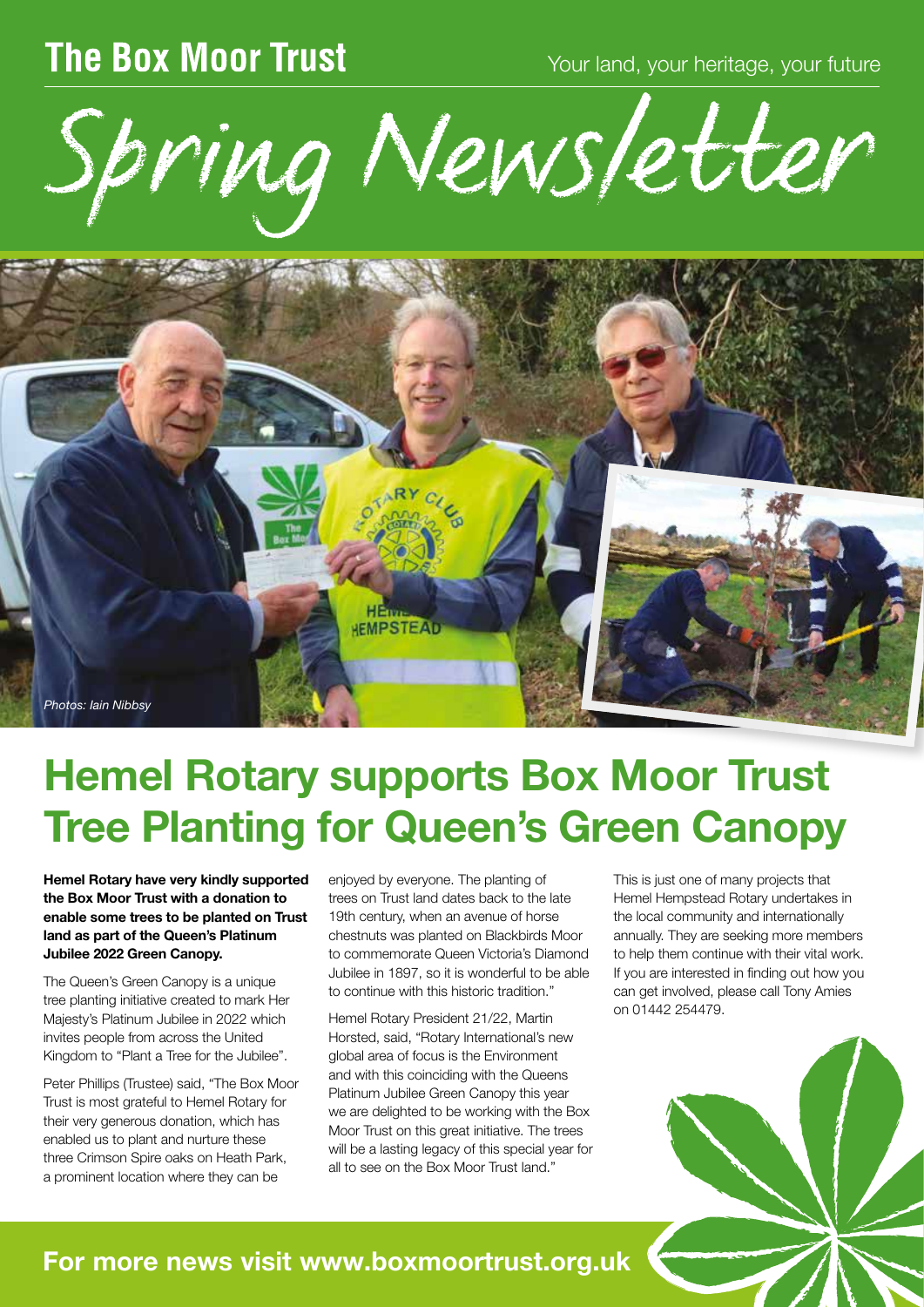# Lambing Weekend:

2nd & 3rd April from 11am-3pm

# Lambing Weekend

2nd-3rd April from 11am-3pm Family fun at the farm \* New-born lambs \* Tractor **Walking trail** \* Refreshments Location: Box Moor Trust, London Road, HP1 2RE o for furth WWW.boxmoortrust.org.uk

After a two-year absence, we are delighted to report that our very popular Lambing Weekend makes a return this year, on 2nd and 3rd April at Snooks End, near to the Box Moor Trust Centre in London Road.

Opening times will be 11am – 3pm and it is a drop-in event, so there'll be no need to book. There will be a Lambing Walk Trail (look out for our volunteers who can guide you around the route), a tractor, new-born lambs with their mums in the livestock pens and more baby lambs in the nursery pasture. Light refreshments will be available. Limited parking both at the Trust Centre and at Moor End Farm Nursery on London Road (HP1 2RE) and also at the Old Barn at the top of Westbrook Hay track. There is no charge to attend but donations gratefully received at your discretion. This promises to be a lovely family event – we look forward to seeing you there.

# We're expecting…

Our ewes were scanned at the end of January to let us know how many lambs we are expecting from April. Our rams have obviously been very busy and have done their job very well, as we have a successful scanning percentage of 162%. We can tell from the scan how many lambs the ewes are carrying, which allows us to adjust the amount of feed each one receives accordingly. We have 53 expectant ewes, 17 of which will deliver single lambs, 34 are expecting twins and there will be 2 sets of triplets! Come and meet the newest members of our flock at our Lambing Weekend on 2nd and 3rd April.

*Photo: Elaine Rushton*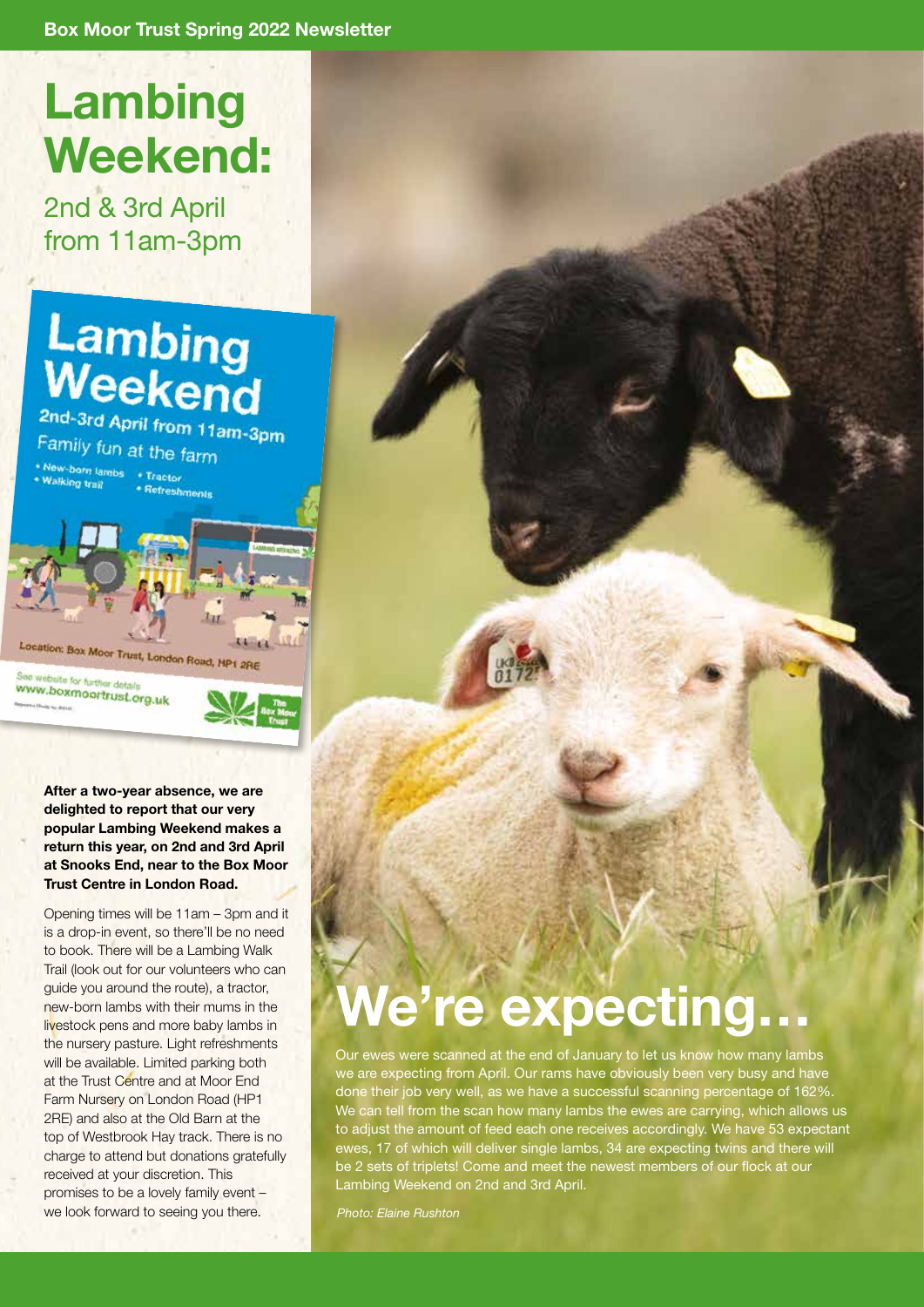## **Overflowing Bins**

#### Do you know what you can do when you see a bin looking like this?

The best way to keep everyone, their pets and the local wildlife safe is to report it as full on the Dacorum Borough Council website. DBC have specialist vehicles and disposal facilities for dealing with the waste. So please, next time you see the bin full report it. Or even better, take your dog waste home with you. Remember the countryside slogan, "Leave nothing, take nothing".





## Station Moor Bridge

Our rangers, with some help from our volunteers, have been very busy in some very cold weather upgrading the bridge over the Bulbourne on Station Moor with new self-closing gates at either end. There is now no need to close the gates behind you as, with a little magic, they

can do it themselves! The 'soft close' mechanisms should ensure a long life, as the gates are less susceptible to damage. The works are now complete. Thank you for your patience and cooperation during this project it is greatly appreciated!



*Photo: Jane Ahern*

### Youth and Mini Rangers

At Youth Rangers in February, we discussed birds and their important role in the ecosystem. The children carried out a bird survey at our Gadespring Cressbeds site, recording 23 different species including kingfisher, egret, and cormorant. As part of a Citizen Science scheme this data will be submitted to the National Biodiversity Network (NBN Atlas) to be used in the UK's national records, which help scientists track trends and populations of animals across the UK.

Despite the rain, the Mini Rangers also had fun bird watching and made some natural feeders to help the birds at home – very useful with food scarce at this time of year.

If you have youngsters between the ages of 3-7 (Minis) and 8-16 (Youth) who would be interested in coming along to our Ranger groups, sessions are held monthly on the third Saturday of the month. Tickets are made available via Eventbrite (link from our website).



*Donating made easy*

As a charitable Trust, we are most grateful to our supporters and beneficiaries who kindly make financial donations towards our work. To make it easier for people to donate, we are trialling a scheme using QR codes at a couple of sites around the estate (currently Old Barn, Westbrook Hay and Gadespring Cress Beds). When the code is scanned,

users will be redirected to a donation page for a quick and easy transaction. If this proves successful, we will expand the scheme to a few more locations.

The code shown here will enable you to donate if you should wish to. Thanks to everyone who has generously donated so far.